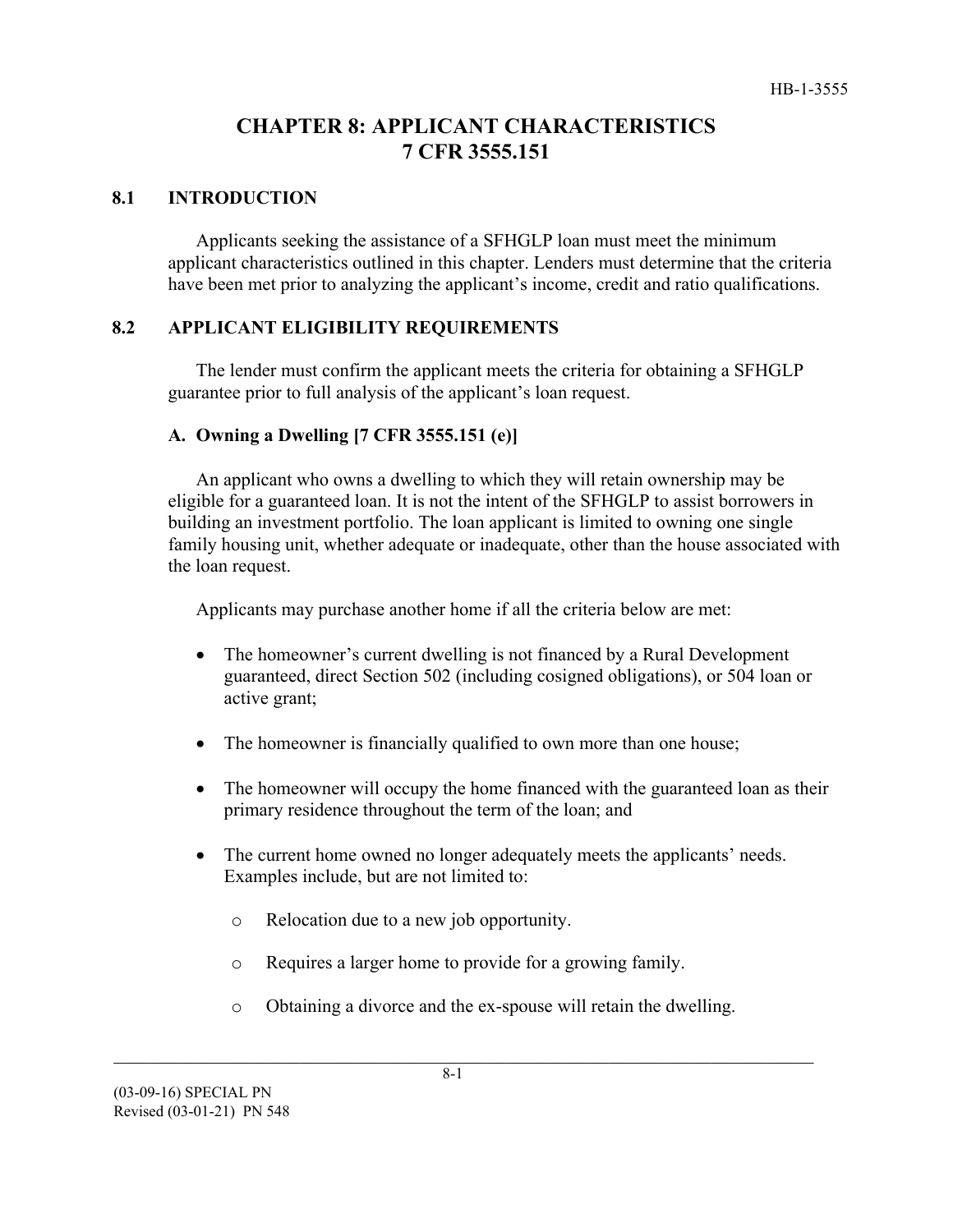#### HB-1-3555

o Is a non-occupying co-owner or co-borrower on another mortgage loan and wants to purchase their own dwelling.

All documentation will be retained in the lender's permanent loan file and may be requested by the Agency upon review.

Repayment Income for rents received less than 24 months. Applicants retaining their existing dwelling must qualify for all mortgage liability payments. Rents received less than 24 months do not represent a stable continued source of income for repayment income and cannot be used when qualifying the loan request. The corresponding mortgage liability associated with the retained dwelling must be included in the long-term debt liability. Refer to Chapter 9 of this Handbook for additional information regarding the calculation of rental income.

Repayment Income for rents received 24 months or greater. When applicants can demonstrate rental income is stable and dependable, as evidenced and documented with the most recent two years tax returns and a copy of the current written lease executed by the homeowner and the lessee, the net rental income can be considered for repayment ratios. IRS Form 1040 Schedule E is required to verify all rental income. Depreciation or depletion shown on Schedule E may be added back to the net income or loss for repayment income. Positive rental income is considered gross income for repayment income while negative income must be treated as a recurring liability. If the net rental amount is negative, the amount of debt will be considered as a recurring liability for repayment ratios. Refer to Chapter 9 of this Handbook for additional information regarding the calculation of rental income.

Annual Income Calculation. Any positive net rental income will be included in the calculation of annual income to determine eligibility of the household for the SFHGLP. Rental income must be considered in the annual income analysis regardless of its duration. Rental income, for annual income purposes, is considered the total rental real estate income amount reported on the most recent IRS Form 1040 Schedule E for the previous 12 months. In the absence of a Schedule E; canceled checks, money order receipts, bank statements or other documentation may be used to support the amount of rents received for annual income purposes. Any negative net rental income is treated as zero for the purposes of calculating annual income.

Documentation. Refer to Chapter 9 of this Handbook for additional information surrounding documentation requirements of rental income. Guidance on the process of entering rental income into GUS is available by viewing the GUS "Real Estate Page" training posted to the following resource site: [https://www.rd.usda.gov/page/usda-linc](https://www.rd.usda.gov/page/usda-linc-training-resource-library)[training-resource-library.](https://www.rd.usda.gov/page/usda-linc-training-resource-library)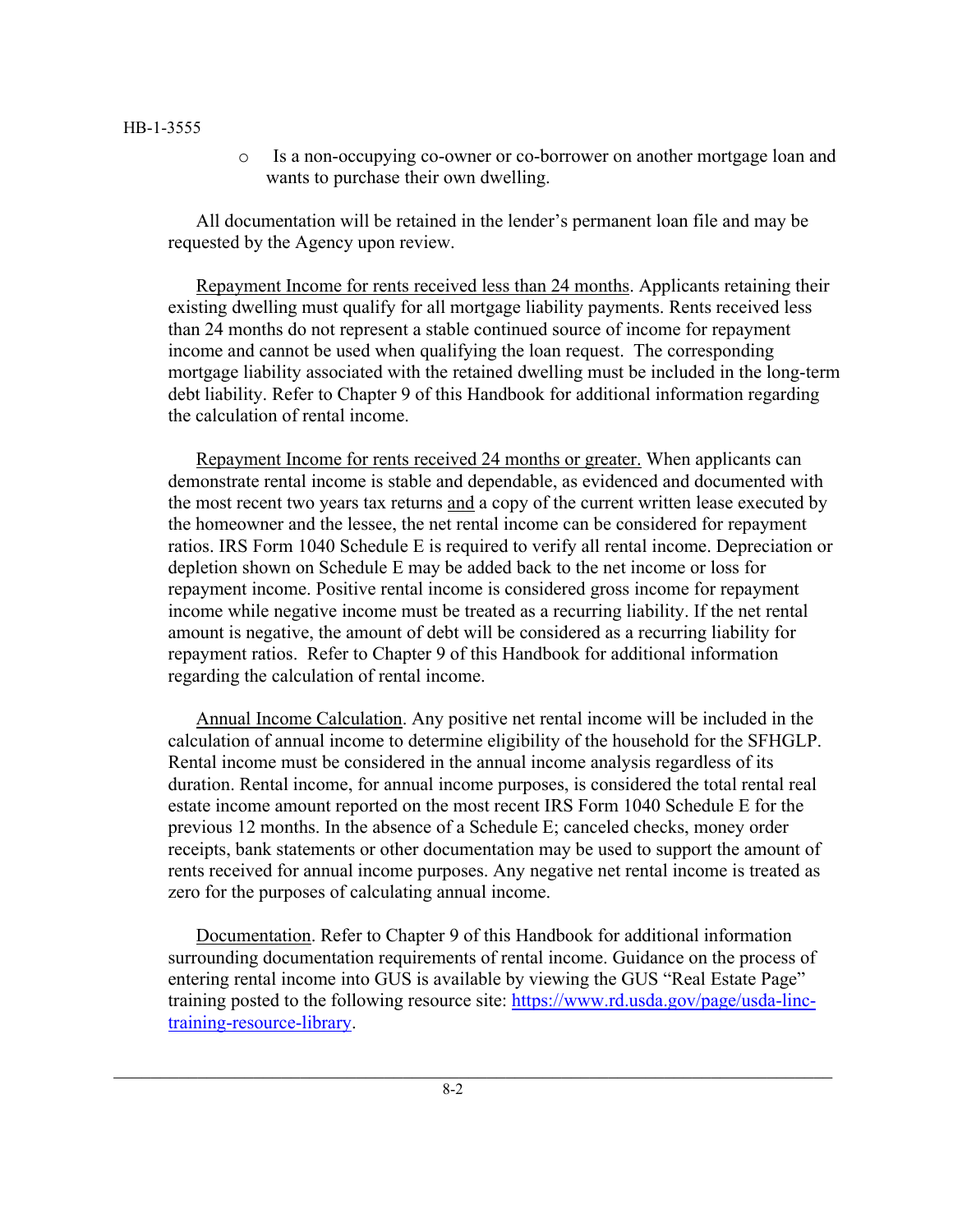## **B. Obtaining Credit**

Form RD 3555-21, *Request for Single Family Housing Loan Guarantee*, requires both the lender and the applicant to certify that the applicant is unable to secure credit from other sources upon terms and conditions which the applicant can reasonably fulfill. The certification can be made if the applicant does not meet the requirements to obtain a traditional conventional credit loan. Traditional conventional credit is defined for Agency purposes as:

- The applicant has available personal non-retirement liquid verifiable asset funds of at least 20% of the purchase price that can be used as a down payment;
- The applicant can, in addition to the 20% down payment, pay all their closing costs associated with the loan;
- The applicant can meet qualifying ratios of no more than 28% PITI and 36% TD when applying the 20% down payment; and
- The applicant demonstrates qualifying credit for such a loan. The conventional mortgage loan term is for a 30- year fixed rate loan term without a condition to obtain private mortgage insurance (PMI).

If the applicant meets the cumulative criteria of traditional conventional credit, as defined by the Agency above; the applicant is ineligible for the SFHGLP.

It remains the underwriter's responsibility to support the criteria of this Section. Documentation to support ineligibility for conventional credit will be retained in the lender's permanent case file.

Liquid assets for conventional credit down payment purposes typically consist of cash or cash equivalents. Cash or cash equivalents include funds in the applicant's checking or savings accounts, or investments in stocks, bonds, mutual funds, certificates of deposit, and money market funds, unless they were encumbered (pledged as collateral) or otherwise inaccessible without substantial penalty. Cash equivalents do not include funds in Individual Retirement Accounts, 401(k) accounts, Keogh accounts, or other retirement accounts that are restricted and may not be accessed without incurring substantial monetary penalties. Educational college savings plans, such as a 529 plan, which incur a penalty to withdraw, are not considered a cash equivalent. Owning land is not considered a liquid asset.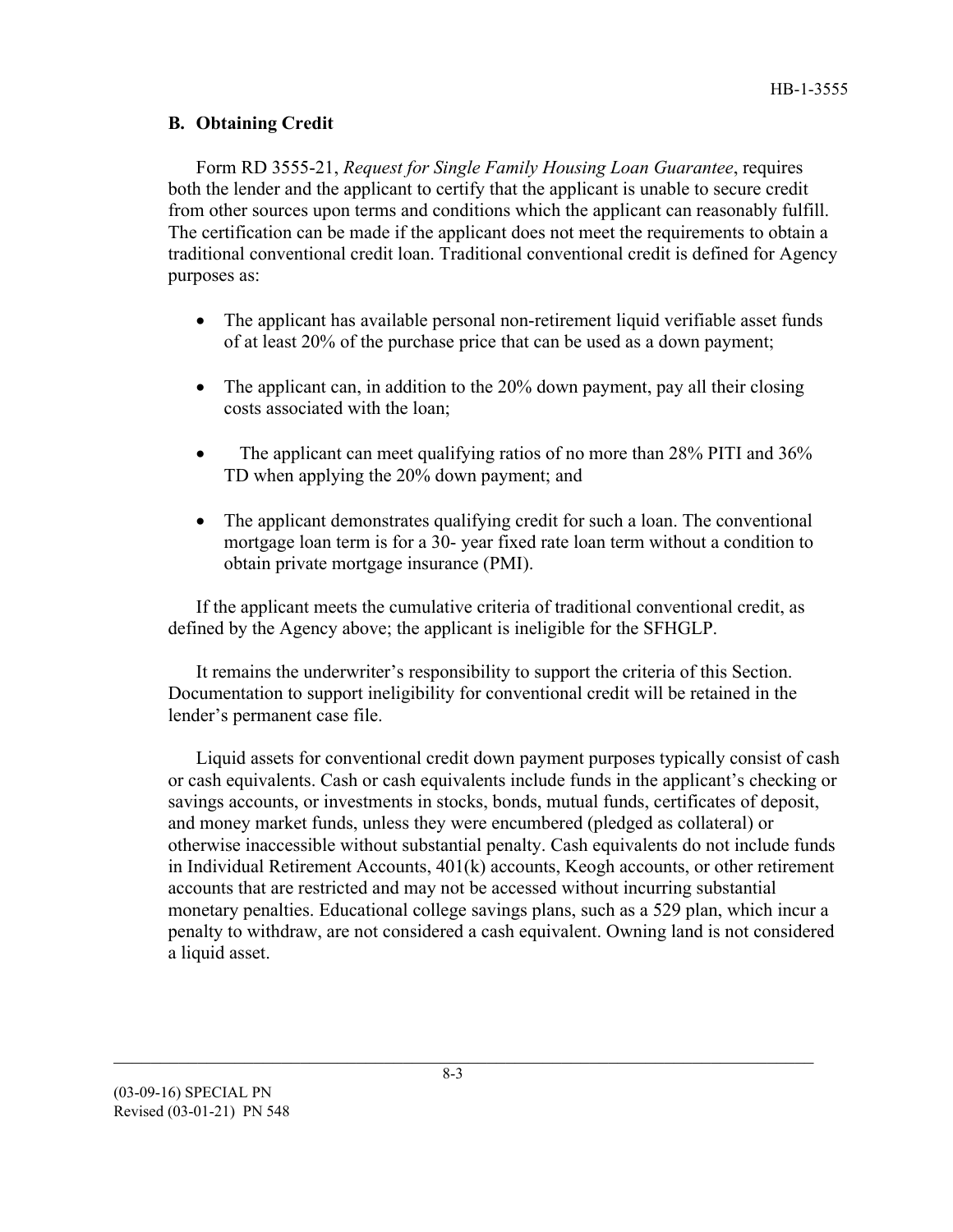#### HB-1-3555

# **C. Occupying the Property [7 CFR 3555.151(c)]**

Applicants must agree to personally occupy the dwelling as a principal residence throughout the term of the loan. Bona fide occupancy in the home as the applicant's principal residence within 60 days after signing the security instruments is required.

- **Active duty military applicants.** Active duty military applicants may be eligible for the SFHGLP. They must occupy the property as their principal residence. The military applicant must express intent to meet occupancy requirements upon his/her discharge from the service. A military serviceperson who cannot physically reside in a property because they are on active duty will be considered to meet occupancy requirements defined in § 3555.10 of 7 CFR 3555 if:
	- o The serviceperson's family will continue to occupy the property as their principal residence. See Chapter 9 for additional information on calculating military income for repayment of the loan request.
- **Student applicants.** Due to the probability of relocation after graduation, fulltime students cannot obtain loans unless they intend to make the home a permanent residence and there are reasonable prospects of securing employment in the area after graduation.

# **D. Having Legal Capacity [7 CFR 3555.151(f)]**

The applicant must be considered an adult under State law and must have the legal capacity to incur the loan obligation. An applicant with a court-appointed guardian or conservator, who is empowered to obligate the applicant in real estate matters, is eligible for a loan. An applicant is an individual, not a trust, corporation, or partnership.

# **E. Not Having a Suspension or Debarment [7 CFR 3555.151(g)]**

Individuals who have been suspended or debarred from participation in Federal programs are not eligible for a guaranteed loan. The approved lender, or their agent, is responsible for screening the applicant and parties to the transaction on the U.S. General Services Administration's (GSA) System for Award Management [\(SAM.GOV\)](http://www.sam.gov/) website as part of their eligibility determination of the applicant. Lenders who utilize an automated method that creates a report, similar to a watch list, which performs a check of the SAM website, will meet the criteria of this check. The results of the SAM check including date and screen print will be retained in the lender's permanent file. Additionally, during submission of the application the lender will ensure a SAM's check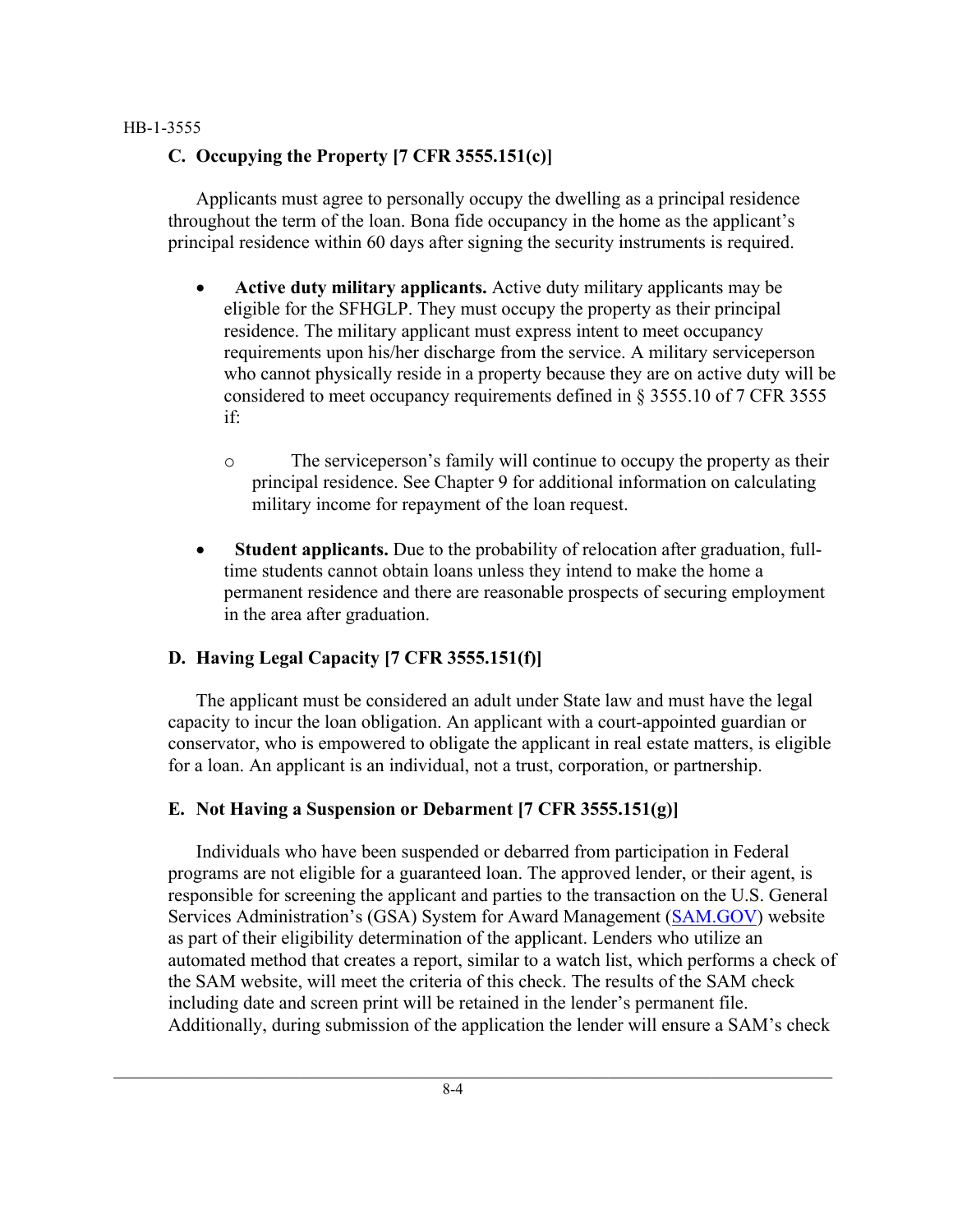was performed by documenting the date on Form RD 3555-21, *Request for Single Family Housing Loan Guarantee*. The check should occur prior to the request for Conditional Commitment and no greater than 30 days prior to loan closing; otherwise, the lender will update their documentation by performing another check of SAM. Rural Development staff is not required to rescreen an applicant upon request of a loan guarantee.

# **F. Having Acceptable Citizenship or Immigration Status [7 CFR 3555.151 (b)]**

The applicant must be a U.S. citizen, a U.S. non-citizen national, or a qualified alien as identified in Section 401 of the Personal Responsibility and Work Opportunity Reconciliation Act of 1996 (PRWORA) (8 U.S.C. Section 1611). Lenders and the Agency must determine whether the applicant for a guaranteed loan is a U.S. citizen, a U.S. non- citizen national, or a "qualified alien". The Agency has access to the Systematic Alien Verification for Entitlements (SAVE) Program. SAVE is administered by U.S. Citizenship and Immigration Services, a component of the Department of Homeland Security.

This program is available to individuals who receive a loan note guarantee under the SFHGLP who:

- reside as a citizen in any of the 50 States, the Commonwealth of Puerto Rico, the U.S. Virgin Islands, Guam, American Samoa, the Commonwealth of the Northern Marianas, Federated States of Micronesia, and the Republics of the Marshall Islands and Palau; or,
- a non-citizen who resides in one of the foregoing areas after being legally admitted to the U.S. for permanent residence or on indefinite parole.

The term "indefinite parole" is no longer a term used by the Citizenship and Immigration Service (CIS), formerly the Immigration and Naturalization Service (INS).

Generally, a U.S. non-citizen national is a person born in American Samoa or Swains Island or after the date the U.S. acquired American Samoa or Swains Island, or a person whose parents are U.S. non-citizen nationals. Typical evidence of the relatively uncommon status as a non-citizen national includes a birth certificate or passport. Persons who are non-citizen nationals are eligible for consideration.

Aliens must provide acceptable evidence that they are qualified aliens. A qualified alien is defined under PRWORA (8 U.S.C. Section 1641) as:

• An alien who is lawfully admitted for permanent residence under the Immigration and Nationality Act (INA); or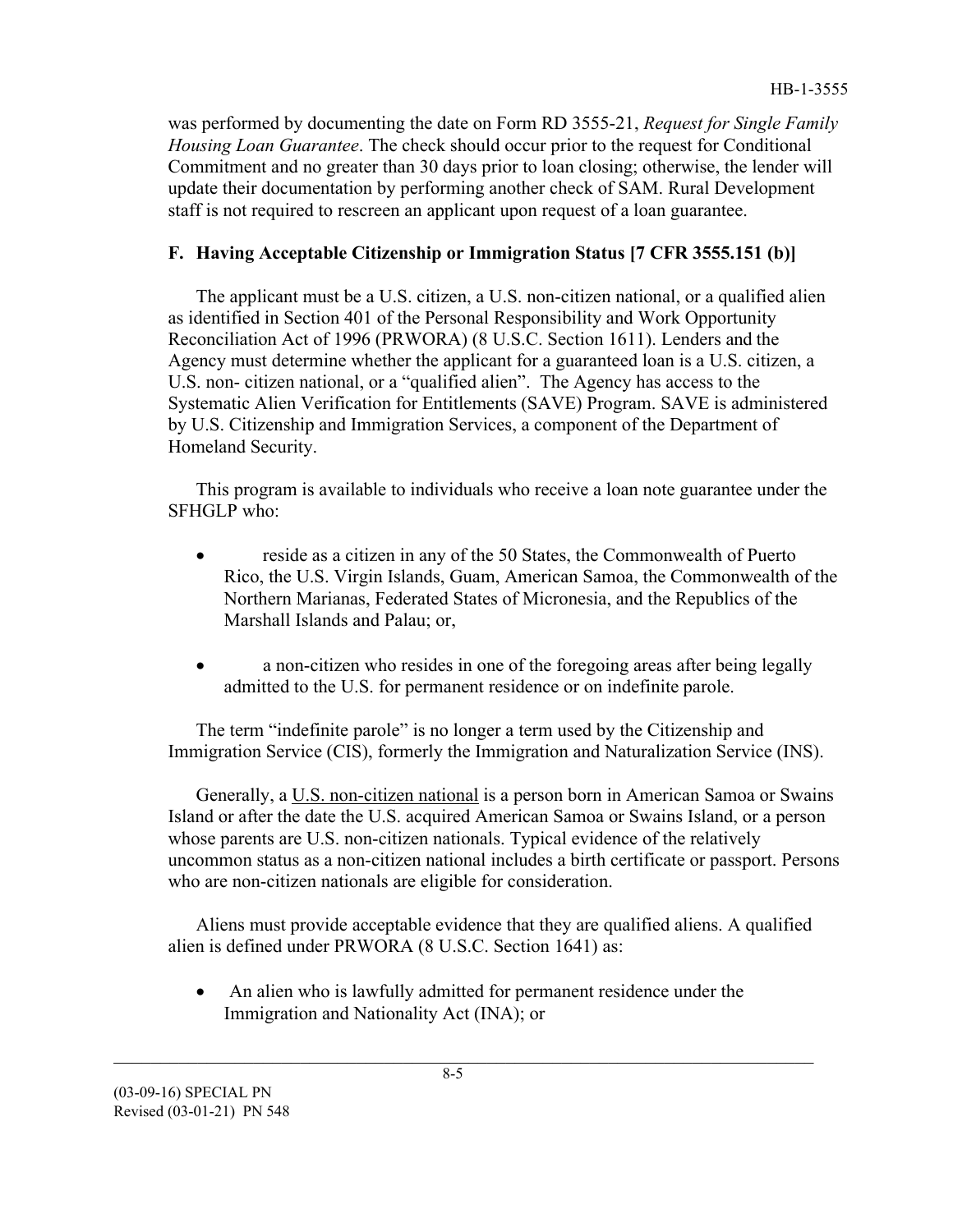- An alien who is granted asylum under section 208 of such Act; or
- A refugee who is admitted to the United States under section 207 of such Act; or
- An alien who is paroled into the United States under section  $212(d)(5)$  of such Act for a period of at least 1 year; or
- An alien whose deportation is being withheld under sections  $243(h)$  or  $241(b)(3)$ of such Act, as amended; or
- An alien who is granted conditional entry pursuant to section  $203(a)(7)$  of such Act as in effect prior to April 1, 1980; or
- An alien who is a Cuban/Haitian Entrant as defined by section 501(e) of the Refugee Education Assistance Act of 1980; or
- An alien who has been battered or subjected to extreme cruelty under section 431 of the Immigration and Nationality Act.

In addition to the categories of qualified aliens described above, Native Americans born in Canada may also be eligible as lawfully admitted for permanent residence. The documentation described above or through Systematic Alien Verification for Entitlements (SAVE) Program may be unavailable.

To establish the applicant(s) is a qualified alien, the Native American should provide **all** of the following documentation:

- A letter from their Native American tribe stating that the alien has at least 50 percent Native American or Aboriginal blood (also referred to as the blood quantum);
- Their Canadian "Certificate of Indian Status Card" with a red stripe along the top;
- Their birth certificate;
- If a Haudenosaunee, their Red I.D. Card;
- If an Inuit, an Inuit enrollment card from one of the regional Inuit lands claim agreements;
- Their Social Security Card issued by the U.S. Social Security Administration; and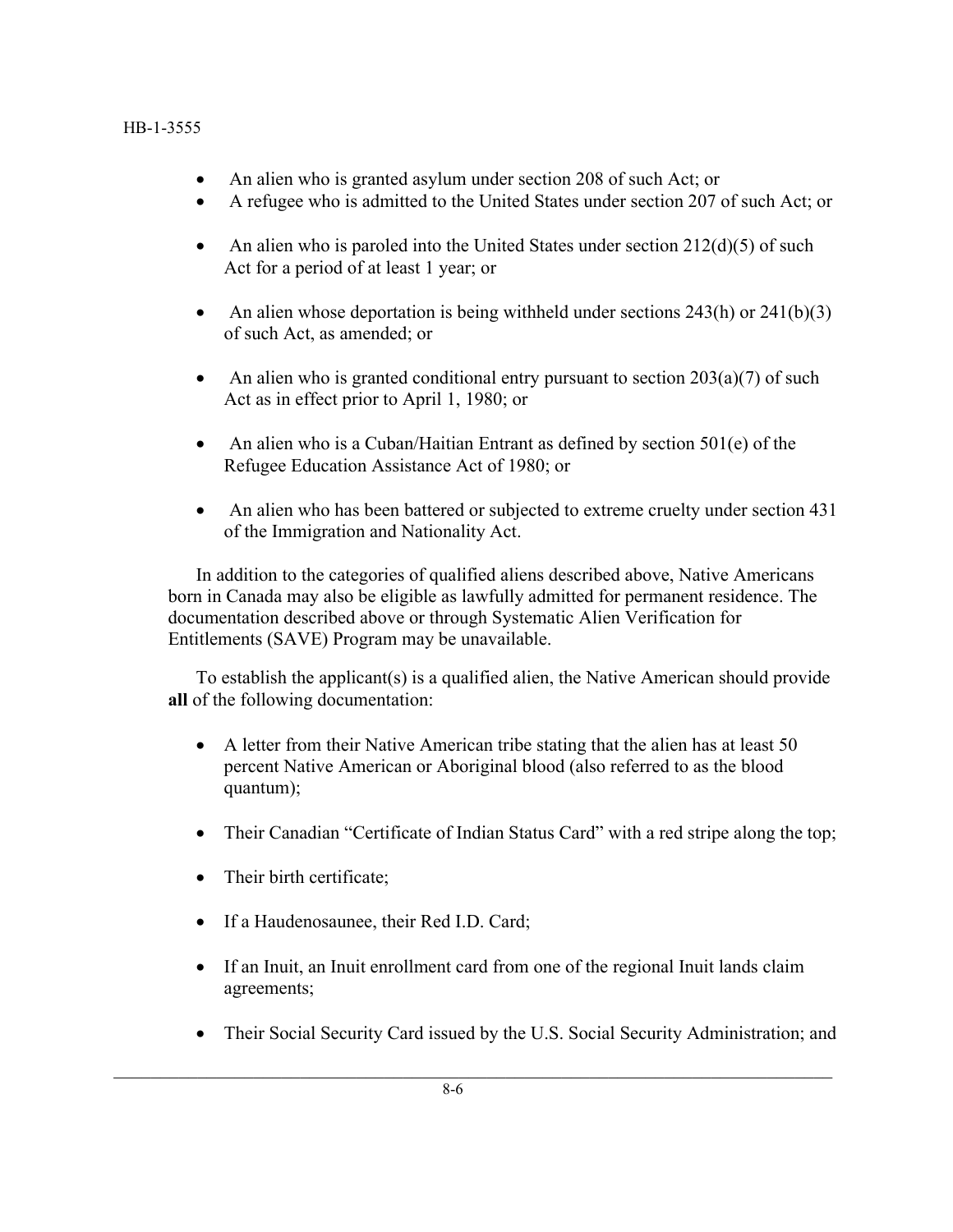• Their Canadian or U.S. driver license.

Lenders must secure proof of identity and evidence that non-citizens who apply for a guaranteed loan are qualified aliens. The evidence confirming qualified alien status may be obtained after the lender has received an application. The lender should obtain the non-citizen's alien identification number with copies of any supporting documents, which will be maintained in the lender's permanent case file. In all cases, non-citizens legally admitted into the United States will have an Alien Identification Number. In the rare occasion where a number is not available or known, the applicant should contact the USCIS.

Lenders who utilize GUS will have the ability to obtain SAVE results to validate noncitizens qualified alien status. Lenders will enter the requested applicant's alien information into the "Additional Data" tab in GUS and, in most cases, will receive an instant result of the alien's eligibility status. A second and third check may be required if an immediate response is not received. Specific guidance on utilizing GUS to obtain the alien's eligibility status is available by viewing the GUS "Additional Data" training posted to the following resource site: [https://www.rd.usda.gov/page/usda-linc-training](https://www.rd.usda.gov/page/usda-linc-training-resource-library)[resource-library.](https://www.rd.usda.gov/page/usda-linc-training-resource-library)

For manual file submissions, the lender will submit the alien documentation with the complete application submission and the Agency will verify eligibility status via SAVE.

Non-streamlined, streamlined, and streamlined-assist refinance transactions only require verification of an alien's eligibility status when a new borrower, who is not a U.S. Citizen, is added to the loan.

#### **8.3 TRUTHFUL APPLICATION**

The integrity of the information presented in the mortgage application process is of the utmost importance. Applicants and lenders should be aware that they will be held responsible for the validity of the information submitted to the Agency. Applicants must provide truthful information when applying for a guaranteed loan. Applicants who provide false information, or who fail to disclose relevant information, will be denied a guaranteed loan. Falsification of information or disclosure can jeopardize any issued Loan Note Guarantee or continued eligibility of the approved lender, depending on the severity of the action.

The types of information covered by this policy include all documentation and information submitted by the approved lender when requesting a Conditional Commitment, Loan Note Guarantee, or servicing action request. Fraud or other criminal